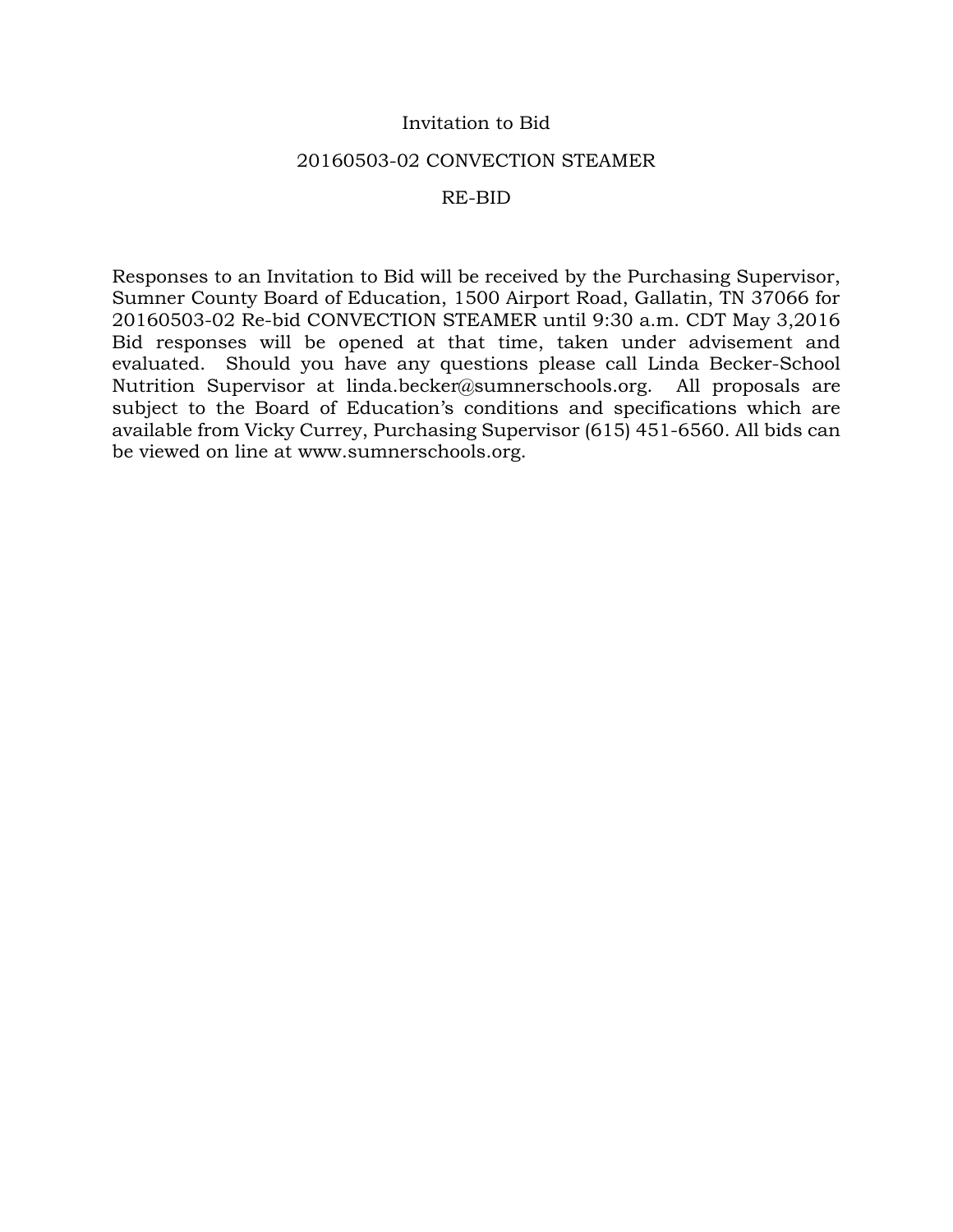# **20160503‐02 CONVECTION STEAMER RE‐BID**

The Sumner County Board of Education, herein known as "School System", is soliciting bids for the purchase of a commercial convection steamer. The bid is to include cost to deliver, uncrate, set in place and install. The School System reserves the right to order additional units at the bid price. The Vendor must include an expiration date on the Bid Form.

Delivery address: Union Elementary

 516 Carson Street Gallatin, TN 37066

The School System **must** be notified three (3) days prior to delivery. NO EXCEPTIONS. The delivery contact is Linda Becker, School Nutrition Supervisor, at 615‐451‐5217 (office) or 615‐426‐1662 (mobile).

#### **Vendor Obligations:**

- Shall provide and obtain all necessary materials, equipment and labor.
- Shall provide and obtain all necessary permits with Local, County, etc. agencies as required by law.
- Shall schedule all necessary inspections with Local, County, etc. agencies as required by law.
- The School System reserves the right to withhold partial or all payment until the work is completed to the specifications and satisfaction of the School System. Any work not completed to specifications will be the Vendor's sole responsibility and expense to redo.
- Shall provide Worker's Compensation Insurance as required by Tennessee State Law. The Vendor shall prove compliance with Public Chapter No. 587, T.C.A. 49-5-413(d), criminal background check, and provide a Drug Free Workplace Affidavit.
- Shall dispose of all generated waste materials in compliance with all Local, State and Federal guidelines, regulations, and requirements.
- Shall have properly trained and experienced staff to facilitate the specified services.

#### **SPECIFIC INFORMATION**

The School System has selected the Cleveland Range Model 24CGA10.2 Convection Steamer as its' preferred product. The School System shall accept bids for equipment that is equal to or better than the referenced Brand/Model. It must be prior approved equal.

Steamcraft Gemni 10 Convection Steamer, pressureless, 2 compartments with individual generators, (5)12x20x2‐ 1/2pans/compartment capacity, SureCook controls, 60‐minute mechanical timer & manual (continuous steaming) by-pass switch, left-hand hinged door, controls on right, 1 standard treated & tap water connection, stainless steel construction, 6" adjustable legs with flanged feet, 144,000 BTU total.

#### **Basic Features:**

- Natural Gas (a gas connection will be 3 ft. of where the new steamer will be located
- 1-year Warranty
- **120v Electrical**
- Model CTW 06 Claris Water Treatment System, includes (1) pre‐filter, (1) Claris X‐large steam system, (1) Claris flow meter and (1) water test kit
- (VOS 115) 115v/60/1‐ph, 2.0 amp, 2‐wire (DO NOT CONNECT TO GFI OUTLET)
- The Sumner Board of Education will remove /dispose of existing equipment
- Sumner County Board of Education will be responsible for final hook‐up( connection gas hoses to steamer)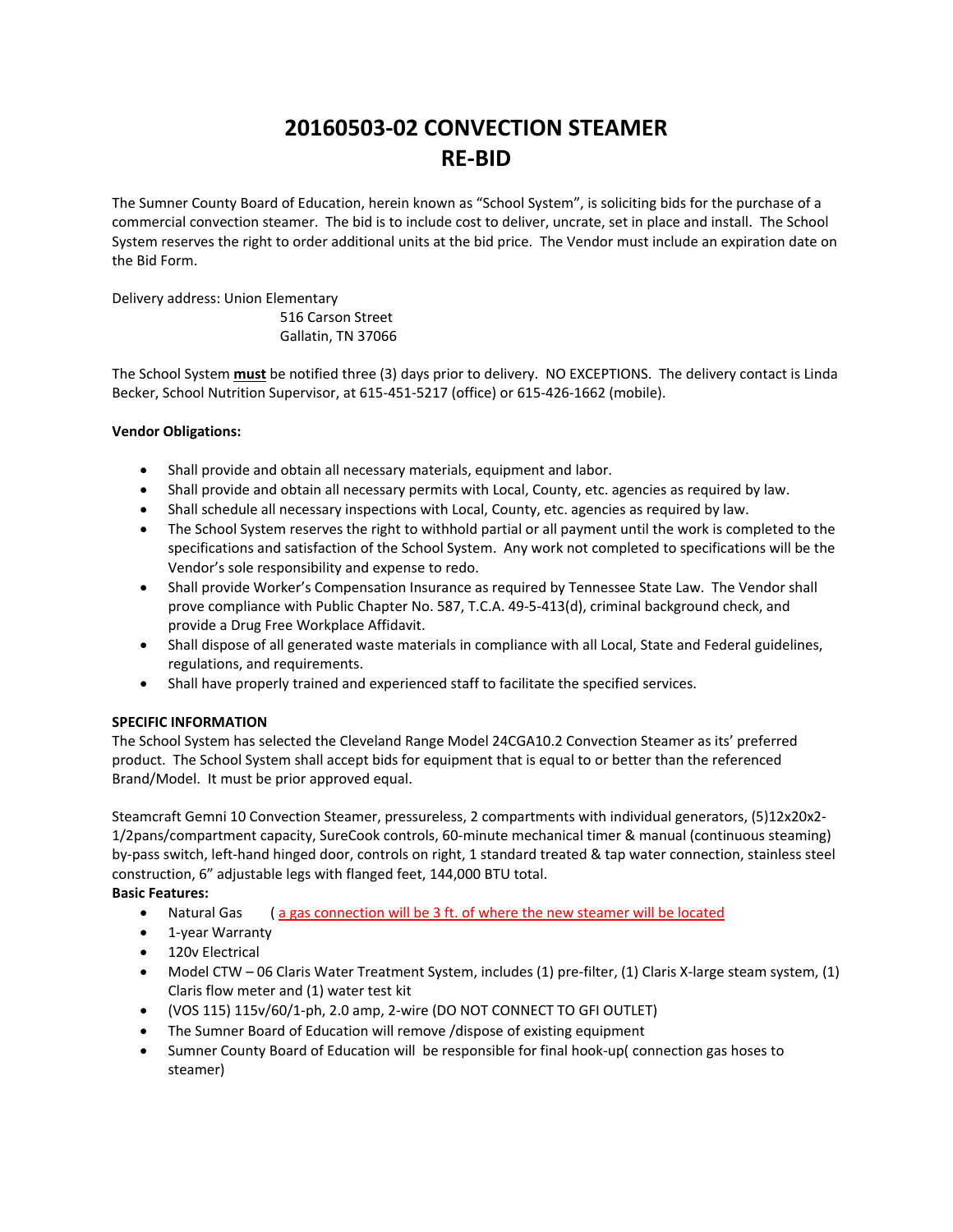# **SUMNER COUNTY BOARD OF EDUCATION**

**Purchasing Department** 1500 Airport Road Gallatin, TN 37066

| <b>COMPANY NAME</b>                         |                                                                                                                                                                                                                               |              |                  |
|---------------------------------------------|-------------------------------------------------------------------------------------------------------------------------------------------------------------------------------------------------------------------------------|--------------|------------------|
| <b>ADDRESS</b>                              |                                                                                                                                                                                                                               |              |                  |
| <b>TELEPHONE</b>                            | <u> 1989 - Johann Stoff, amerikansk politiker (d. 1989)</u>                                                                                                                                                                   |              |                  |
| <b>EMAIL</b>                                |                                                                                                                                                                                                                               |              |                  |
| <b>AUTHORIZED COMPANY</b><br>REPRESENTATIVE |                                                                                                                                                                                                                               |              | <b>SIGNATURE</b> |
| <b>AUTHORIZED COMPANY</b><br>REPRESENTATIVE | the control of the control of the control of the control of the control of the control of the control of the control of the control of the control of the control of the control of the control of the control of the control |              | <b>PRINTED</b>   |
| <b>DATE</b>                                 |                                                                                                                                                                                                                               |              |                  |
| <b>BID TITLE</b>                            | 2016050 .- 02 CONVECTION STEAMER<br><b>RE-BID</b>                                                                                                                                                                             |              |                  |
| <b>DEADLINE</b>                             | May 3, 2016 @ 9:30 A.M.                                                                                                                                                                                                       |              |                  |
| <b>BID AMOUNT</b>                           | $\frac{1}{2}$                                                                                                                                                                                                                 |              |                  |
|                                             | <u> 1989 - Johann John Harry Harry Harry Harry Harry Harry Harry Harry Harry Harry Harry Harry Harry Harry Harry</u>                                                                                                          | <b>BRAND</b> |                  |
|                                             | <u>MODEL NO.</u>                                                                                                                                                                                                              |              |                  |
| <b>BID GOOD THRU</b>                        |                                                                                                                                                                                                                               |              |                  |
| NOTES:                                      |                                                                                                                                                                                                                               |              |                  |
|                                             |                                                                                                                                                                                                                               |              |                  |
|                                             |                                                                                                                                                                                                                               |              |                  |
|                                             |                                                                                                                                                                                                                               |              |                  |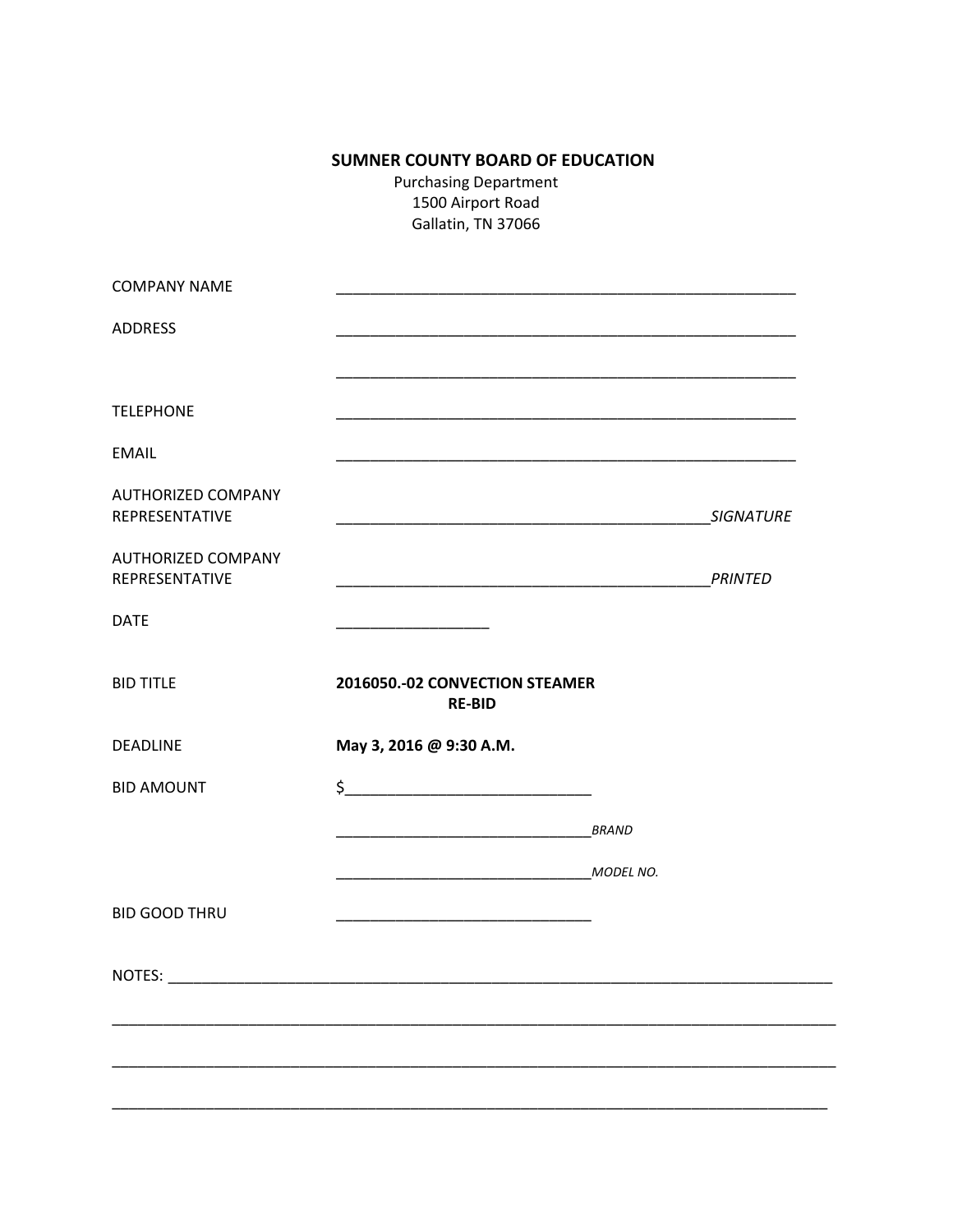# **Specifications**

*03/14/2016* 

Project Sumner County Board of Education 695 East Main Street Gallatin, TN 37066

## ITEM 1 - CONVECTION STEAMER (1 REQ'D)

#### Cleveland Range Model 24CGA10.2 Dimensions: 65.5(h) x 24(w) x 33(d)

Steamcraft® Gemini<sup>m</sup> 10 Convection Steamer, pressureless, gas, 2 compartments with individual generators, {5) 12 x 20 x 2-1/2 pans/compartment capacity, SureCook controls, 60-minute mechanical timer & manual (continuous steaming) by-pass switch, left-hand hinged door, controls on right, 1 standard treated & tap water connection, stainless steel construction, 6" adjustable legs with flanged feet, 144,000 BTU total

1 ea 1-year limited warranty, standard

- 1 ea Model CWT-06 Claris Water Treatment System, includes (1) pre-filter, (1) Claris X-large steam system, (1) Claris flow meter and (1) water test kit (see water quality requirements in price list)
- 1 ea Natural Gas
- 1 ea (VOS115) llSv/60/1-ph, 2.0 amp, 2-wire (DO NOT connect to GFI outlet)

#### ELECTRICAL

. .

| <b>VOLTS</b> | CYCLE<br>--- | <b>PHASE</b> | <b>CONN</b> | <b>AFF</b> | <b>NEMA</b> | AMPS | KW | <b>Lat</b><br>п. | <b>MCA</b> | <b>MOCP</b> |
|--------------|--------------|--------------|-------------|------------|-------------|------|----|------------------|------------|-------------|
| 120          | 60           |              |             |            |             | 2.L  |    |                  |            |             |

|             | r 1 r<br>GAS |    | STEAM |                   |                    |       |                   |            |  |
|-------------|--------------|----|-------|-------------------|--------------------|-------|-------------------|------------|--|
| <b>SIZE</b> | <b>MBTU</b>  | KW |       | <b>INLET SIZE</b> | <b>RETURN SIZE</b> | LB/HR | <b>PSIG (MIN)</b> | PSIG (MAX) |  |
| 3/4"        | 144.0        |    |       |                   |                    |       |                   |            |  |

WATER

| <b>HOT</b><br><b>SIZE</b> | <b>HOT</b><br>AFF | <b>GPH</b> | <b>SIZE</b> | AFF | <b>SIZE</b> | AFF | HOT   COLD   COLD   FILTERED   FILTERED   CONDENSER   CONDENSER | <b>INLET SIZE   OUTLET SIZE</b> |  |
|---------------------------|-------------------|------------|-------------|-----|-------------|-----|-----------------------------------------------------------------|---------------------------------|--|
|                           |                   |            | 3/8"        |     |             |     |                                                                 |                                 |  |
|                           |                   |            | 3/8"        |     |             |     |                                                                 |                                 |  |

PLUMBING 1 REMARKS

Cl for Steam Generator, Common Drain for Cl & C2 PLUMBING 2 REMARKS

C2 for Condenser

**WASTE** 

|   | <b>INDIRECT</b> | <b>DIRECT</b> |
|---|-----------------|---------------|
|   | <b>SIZE</b>     | <b>SIZE</b>   |
|   | $1 - 1/2"$      |               |
| , |                 |               |